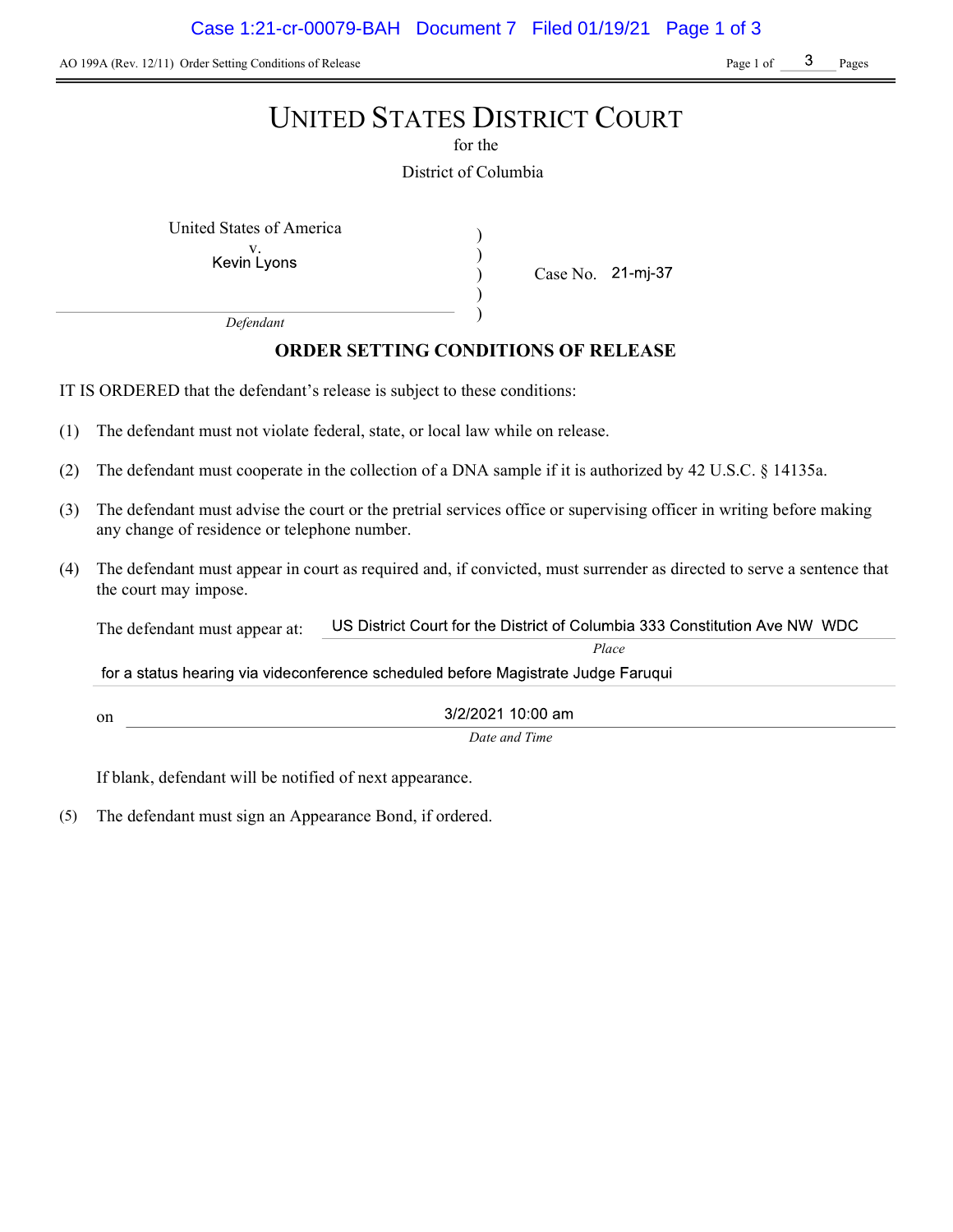AO 199B (Rev. 12/11) Additional Conditions of Release Page 2 of 3 Pages

#### ADDITIONAL CONDITIONS OF RELEASE

IT IS FURTHER ORDERED that the defendant's release is subject to the conditions marked below:

(6) The defendant is placed in the custody of:

| Person or organization |  |  |  |  |
|------------------------|--|--|--|--|
|                        |  |  |  |  |

Address (only if above is an organization)

City and state Tel. No. who agrees to (a) supervise the defendant, (b) use every effort to assure the defendant's appearance at all court proceedings, and (c) notify the court immediately if the defendant violates a condition of release or is no longer in the custodian's custody.

Signed: Custodian Date  $(\times)$  (7) The defendant must:  $(X)$  (a) submit to supervision by and report for supervision to the US Probation ND of IL as directed telephone number (312) 435-5793, no later than 01/22/2021 (b) continue or actively seek employment. (c) continue or start an education program. ( ) (d) surrender any passport to:  $(X)$  (e) not obtain a passport or other international travel document.  $(x)$  (f) abide by the following restrictions on personal association, residence, or travel: Stay away from Washington DC except for Court and stay away from all State, Federal, and Local Government Buildings. See (s) for additional restrictions.<br>
(g) avoid all contact, directly or indirectly, with any person who is or may be a victim or witness in the including: ( ) (h) get medical or psychiatric treatment: (i) return to custody each at o'clock after being released at o'clock for employment, schooling, or the following purposes: ( ) (j) maintain residence at a halfway house or community corrections center, as the pretrial services office or supervising officer considers necessary.  $(X)$  (k) not possess a firearm, destructive device, or other weapon. (1) not use alcohol  $($  ) at all  $($  ) excessively. ( ) (m) not use or unlawfully possess a narcotic drug or other controlled substances defined in 21 U.S.C. § 802, unless prescribed by a licensed medical practitioner. ( ) (n) submit to testing for a prohibited substance if required by the pretrial services office or supervising officer. Testing may be used with random frequency and may include urine testing, the wearing of a sweat patch, a remote alcohol testing system, and/or any form of prohibited substance screening or testing. The defendant must not obstruct, attempt to obstruct, or tamper with the efficiency and accuracy of prohibited substance screening or testing. ( ) (o) participate in a program of inpatient or outpatient substance abuse therapy and counseling if directed by the pretrial services office or supervising officer. (a) (p) participate in one of the following location restriction programs and comply with its requirements as directed.<br>(b) (i) Curfew. You are restricted to your residence every day (b) from to ( ) (i) Curfew. You are restricted to your residence every day ( ) from to , or ( ) as directed by the pretrial services office or supervising officer; or  $($ ) (ii) Home Detention. You are restricted to your residence at all times except for employment; education; religious services; medical, substance abuse, or mental health treatment; attorney visits; court appearances; court-ordered obligations; or other activities approved in advance by the pretrial services office or supervising officer; or ( ) (iii) Home Incarceration. You are restricted to 24-hour-a-day lock-down at your residence except for medical necessities and court appearances or other activities specifically approved by the court. ( ) (q) submit to location monitoring as directed by the pretrial services office or supervising officer and comply with all of the program requirements and instructions provided. ( ) You must pay all or part of the cost of the program based on your ability to pay as determined by the pretrial services office or supervising officer.  $(X)$  (r) report as soon as possible, to the pretrial services office or supervising officer, every contact with law enforcement personnel, including arrests, questioning, or traffic stops.<br>Defendant may only travel within the Northern District of Illinois and to the District of Columbia for Court  $(\times )$  (s) business. Court to approve all other travel.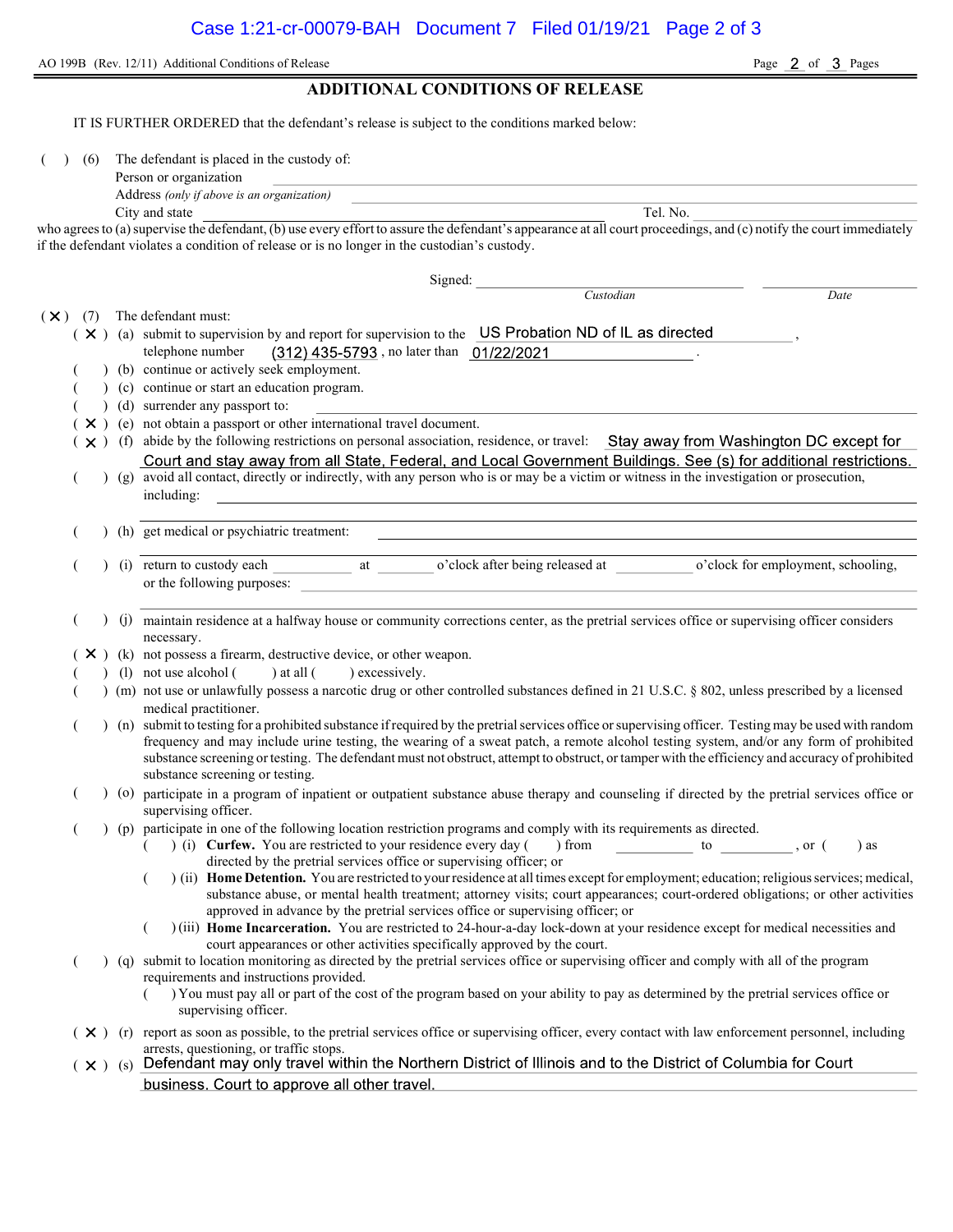#### ADVICE OF PENALTIES AND SANCTIONS

#### TO THE DEFENDANT:

#### YOU ARE ADVISED OF THE FOLLOWING PENALTIES AND SANCTIONS:

Violating any of the foregoing conditions of release may result in the immediate issuance of a warrant for your arrest, a revocation of your release, an order of detention, a forfeiture of any bond, and a prosecution for contempt of court and could result in imprisonment, a fine, or both.

While on release, if you commit a federal felony offense the punishment is an additional prison term of not more than ten years and for a federal misdemeanor offense the punishment is an additional prison term of not more than one year. This sentence will be consecutive (i.e., in addition to) to any other sentence you receive.

It is a crime punishable by up to ten years in prison, and a \$250,000 fine, or both, to: obstruct a criminal investigation; tamper with a witness, victim, or informant; retaliate or attempt to retaliate against a witness, victim, or informant; or intimidate or attempt to intimidate a witness, victim, juror, informant, or officer of the court. The penalties for tampering, retaliation, or intimidation are significantly more serious if they involve a killing or attempted killing.

If, after release, you knowingly fail to appear as the conditions of release require, or to surrender to serve a sentence,

- you may be prosecuted for failing to appear or surrender and additional punishment may be imposed. If you are convicted of: (1) an offense punishable by death, life imprisonment, or imprisonment for a term of fifteen years or more – you will be fined
	- not more than \$250,000 or imprisoned for not more than 10 years, or both;
	- (2) an offense punishable by imprisonment for a term of five years or more, but less than fifteen years you will be fined not more than \$250,000 or imprisoned for not more than five years, or both;
	- (3) any other felony you will be fined not more than \$250,000 or imprisoned not more than two years, or both;
	- (4) a misdemeanor you will be fined not more than \$100,000 or imprisoned not more than one year, or both.

A term of imprisonment imposed for failure to appear or surrender will be consecutive to any other sentence you receive. In addition, a failure to appear or surrender may result in the forfeiture of any bond posted.

#### Acknowledgment of the Defendant

I acknowledge that I am the defendant in this case and that I am aware of the conditions of release. I promise to obey all conditions of release, to appear as directed, and surrender to serve any sentence imposed. I am aware of the penalties and sanctions set forth above.

#### signature requirement suspended due to COVID 19 pandemic

Defendant's Signature

City and State

#### Directions to the United States Marshal

 $($   $J)$  The defendant is ORDERED released after processing.

) The United States marshal is ORDERED to keep the defendant in custody until notified by the clerk or judge that the defendant has posted bond and/or complied with all other conditions for release. If still in custody, the defendant must be produced before the appropriate judge at the time and place specified.

1/20/2021 Date:



Digitally signed by G. Michael Harvey Date: 2021.01.20 11:12:56 -05'00'

Judicial Officer's Signature

G. Michael Harvey, U.S. Magistrate Judge

Printed name and title

DISTRIBUTION: COURT DEFENDANT PRETRIAL SERVICE U.S. ATTORNEY U.S. MARSHAL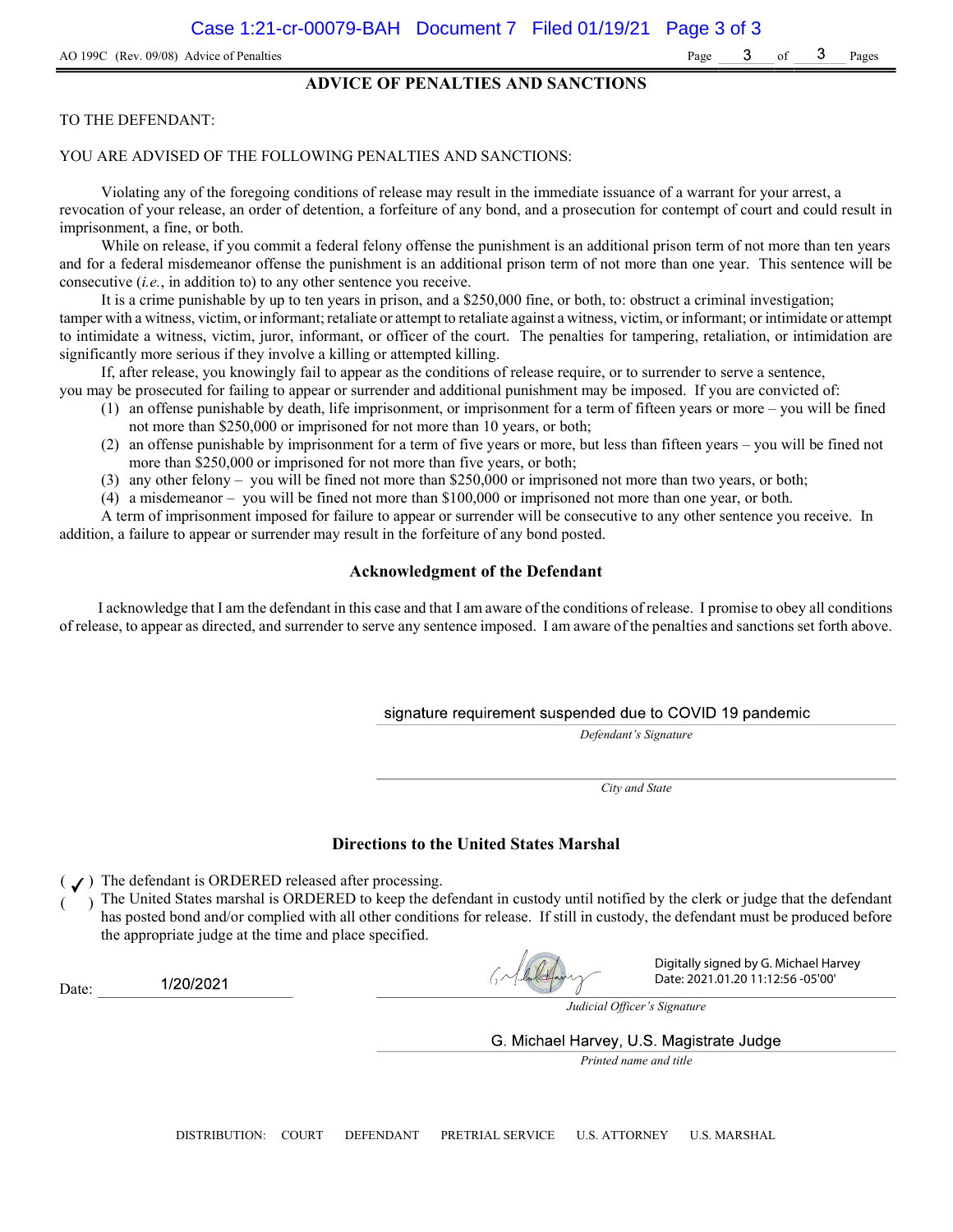AO 98 (Rev. 12/11) Appearance Bond

# UNITED STATES DISTRICT COURT

for the

) ) ) )

District of Columbia

United States of America )

v.<br>Kevin Lyons

Case No.

Defendant

### APPEARANCE BOND

#### Defendant's Agreement

I, Kevin Lyons *(defendant)*, agree to follow every order of this court, or any court that considers this case, and I further agree that this bond may be forfeited if I fail:

 $(X)$  to appear for court proceedings;<br> $(X)$  if convicted, to surrender to serv

 $(X)$  if convicted, to surrender to serve a sentence that the court may impose; or  $(X)$  to comply with all conditions set forth in the Order Setting Conditions of R

to comply with all conditions set forth in the Order Setting Conditions of Release.

## Type of Bond

 $(X)$  (1) This is a personal recognizance bond.

(2) This is an unsecured bond of \$

 $($   $)$  (3) This is a secured bond of \$, secured by:

 $($  ) (a)  $\$  , in cash deposited with the court.

( ) (b) the agreement of the defendant and each surety to forfeit the following cash or other property (describe the cash or other property, including claims on it  $-$  such as a lien, mortgage, or loan  $-$  and attach proof of ownership and value):

If this bond is secured by real property, documents to protect the secured interest may be filed of record.

 $($  )  $(c)$  a bail bond with a solvent surety *(attach a copy of the bail bond, or describe it and identify the surety)*:

#### Forfeiture or Release of the Bond

Forfeiture of the Bond. This appearance bond may be forfeited if the defendant does not comply with the above agreement. The court may immediately order the amount of the bond surrendered to the United States, including the security for the bond, if the defendant does not comply with the agreement. At the request of the United States, the court may order a judgment of forfeiture against the defendant and each surety for the entire amount of the bond, including interest and costs.